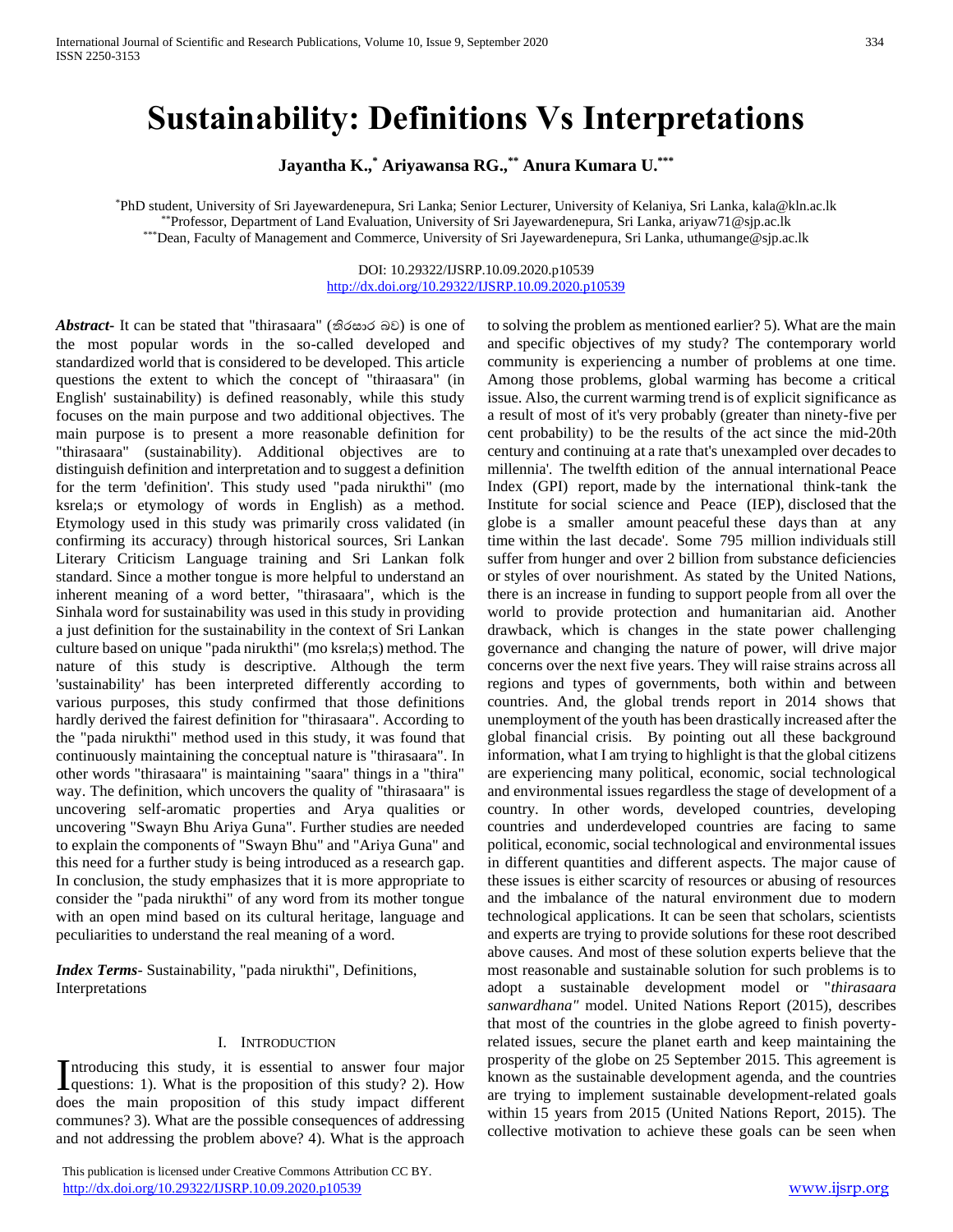observing numerous initiatives that took place under the umbrella of the United Nations. Yet the problem is that I have hardly found any "*thirasaara*" definition for the concept of "*thirasaara*" (sustainable definition for the concept of sustainability). Say for an example, O'Riordan (1988) delineate sustainability as a doubtless insignificant conception. Jacobs (1991), and later Giddings et al. (2002), emphasized that sustainability is a contested conception indiscriminately formed by people's preferences and worldviews. Daly & crusader (1992) magnificently commented

that sustainable development is a self-contradictory concept while Hopwood et al. (2005) saw it as an unclear conception that failed to offer comfortable intending to guide policy. Recently, Stafford-Smith (2014) and Stokstad (2015) have delineated this concept of sustainability as imprecise, weak and fragmented. Thus, these examples represent simply a little fraction of the critique. Sofoluwe, (2015 O' Riorden, 1985) makes inquire into the quality shaping sustainability; describe it as an exploration into a tangled abstract jungle wherever watchful eyes lurk at each bend.' 'The word sustainability is employed by several organizations, companies and domains. However, the general public seems to have a completely different understanding and that emphases for me to say that there is no generally accepted definition for the concept called sustainability. Based on these facts, I must say that strength of a basement impacts the strength of the whole building or any construction. The same applies even for a concept, project, concept or a theory. In other words, if the basement or the core of any mechanism is weak, the whole thing that is depended on the core also becomes weak. Or else, the expected outcomes of a mechanism or a system will not be seen as results due to the weaknesses of the core function. By having this assumption in my mind, we wanted to achieve the purpose of this study, which is to provide a solid definition for the concept of "*thirasaara*".

 In the world context, it is timely important as well as critical to understanding the specific definition of the "*thirasaara*". From one side, the whole international community has accepted that "*thirasaara sanwardhanaya*" (sustainable development in English) is one of the major solutions for many global issues. On the other side, existing global issues show a positive correlation. If we are not terminating this positive correlation attached to global issues or not providing solid solutions to global issues, not only one country but also the whole world will suffer from these global issues. But, should there be a solution for these global issues the whole world experiences the consequences. Therefore, it is critically important to specifically identify the meaning of "*thirasaara*" at this moment. Hence, the main purpose of my study is to present a more reasonable definition for *"thirasaara"* (sustainability). Other two intentional purposes are (1) to distinguish definition and interpretation and (2) to suggest a definition for the term 'definition'.

## II. DATA AND METHODOLOGY

 We are describing this section under three sub-themes. 1) Introducing "*pada nirukthi*" (mo ksrela;s) method. 2) Identifying the real meaning through ones' local language (mother tongue). 3) Using history, one's cultural heritage, language and peculiarities to understand the real meaning of a word. As the approach of this study was to question to how extent the standard reality is correct, I had to keep the methodology of my study away from the standard reality. As a result of that, I could identify a method called "*pada nirukthi*" (etymology in English), which was unique to Sri Lankan community since 2500 years back and not a common method in the world standard. "*Pada nirukthi*" method, which is discussed in this study is quite different from what we know as etymology. Modern etymology in the standard world studies the origin, history and rise of grammar. "it is simply a parody of the etymologies (nirukti) in which the Brāhma' as and Upanisads abound. These etymologies are not botched attempts at history or linguistics by people who did not know any better (and produced vyākarana!) but attempt to discover some eternal inner significance in the Sanskrit language, which they conceived of as a blueprint for reality" (Richard Gombrich). However, his statement is also flawed. Because Sanskrit is a created language, it is necessary to have a root language to understand the basic meaning of a verse. Thus, the term etymology could be used as the method of aesthetics, after studying etymology and to some extent, the knowledge of it. The term etymology used here is based on the theory of properties, traits, qualities and trait sounds. The term etymology was undoubtedly usable because it was a methodology. (Nirukthi Patha Sutta) (Hela Bodu Piyuma Daham Magazine) (Rev. Mukalangamuwe Pagnananda, KD Rajapaksa 2011, 2013, 2013a, 2017).

 The most effective and logical way of dealing with the eloquence of a verse is by using the etymology method with the local language of that word. For example, it is more logical to construct the definition of the term "sustainable" in the Sinhala language (තිරසාර) of Sri Lanka rather than the definition of etymology. This is because the language, culture, and history of the country that is being considered in this way are based on "*Pada nirukthi*" method. For example, in English, the concept of the *'wewa'* (වැව) is introduced as 'tank'. As the definition of the tank, there are many interpretations given in English such as 1: a usually large receptacle for holding, transporting, or storing liquids (such as water or fuel) 2: an enclosed heavily armed and armoured combat vehicle that moves on tracks (*merriam-webster dictionary*). A *tank* is a large container for gases or liquids, like a *tank* of oil. Another kind of *tank* is an armoured military vehicle with a cannon ^*vocabulary dictionary*&" Storage *tank definition*: A storage tank is a large vessel for storing oil, gas, and other petrochemical products (*collinsdictionary.com/dictionary*). But the definition of a lake is quite different. To understand this, it is necessary to know the views held by the *Hela Rata* people who built these tanks. Otherwise, it would not help to understand the real definition of *wewa.* Sri Lanka is a rain-fed agricultural country. The king, the ruler of the country, did not intend that the rains should not be used without a single drop of rain falling on the ground (The King Parakramabahu said: "Not allowing a single drop of water falling from this sky to sea without serving the ecosystem and mankind") (The vision, Irrigation Department, Sri Lanka). This suggest that, people built tanks or they created a tank to collect rainwater. This means that the word "*wewa*" has the meaning of "falling water from the sky" or "rainwater". This means that if anybody uses the word tank or other word for '*wewa*' the real definition of that term becomes hidden. To further explain this concept of the importance of using "*Pada nirukthi*" method, the following example is also helpful. In English, there are interpretations for a king such as: "a male ruler of a country who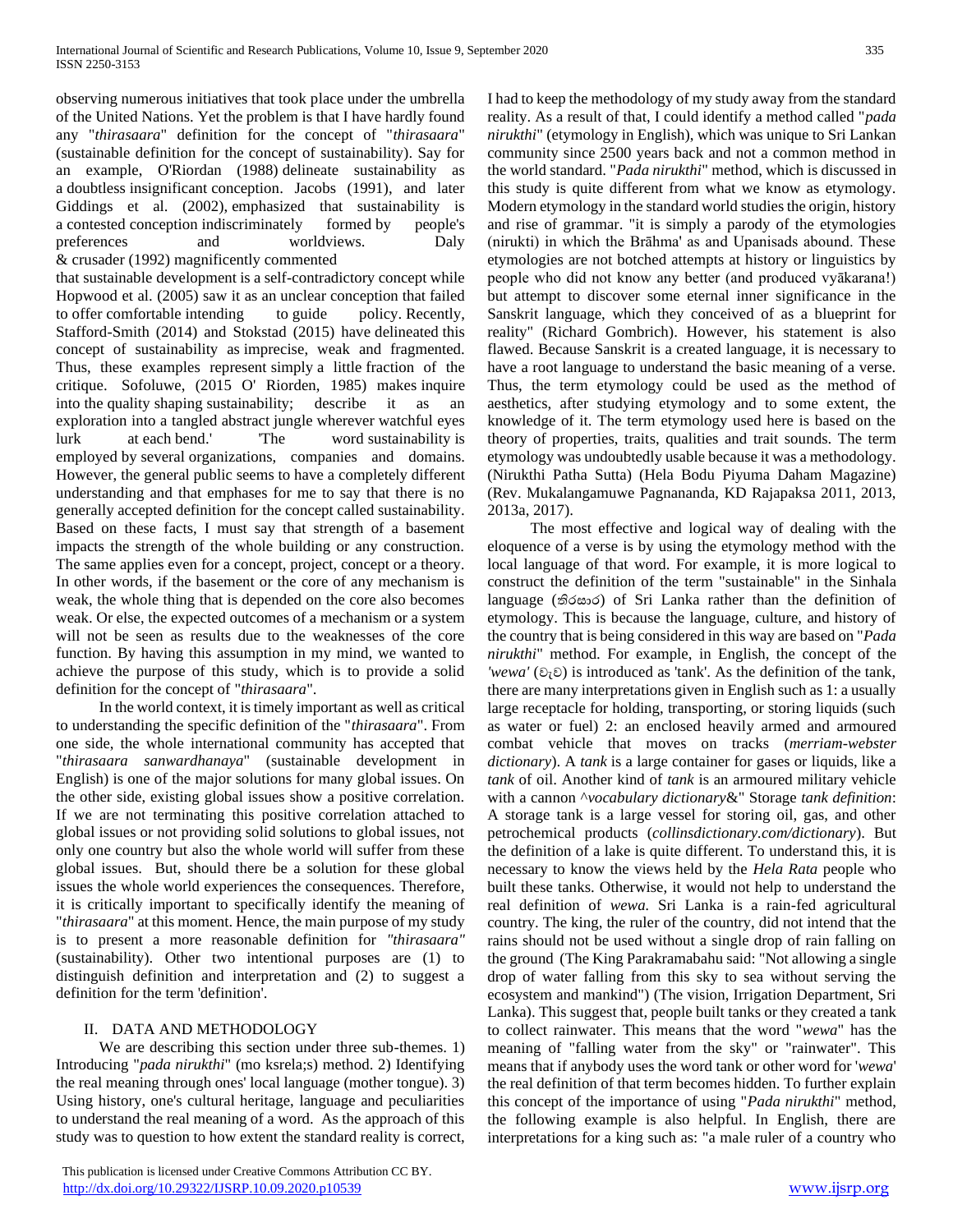usually inherits his position and rules for life. According to *merriam-webster dictionary*, a *king* is a man who is the most important member of the royal family of his country, and who is considered to be the Head of State of that country. According to *collinsdictionary dictionary* the male ruler of an independent state, especially one who inherits the position by right of birth. O*xforddictionary* mention that a king is a male sovereign or monarch; a man who holds by life tenure, and usually by hereditary right, the chief authority over a country and people. But the definition of Hela-based literary texts for the "king" is different. According to *Nirukthi Patha Sutta, the k*ing is *Raja* (රජ) in *Hela* Basa. Thus the definition of *Raja* is the person who heals people (ජනතාව රංජනය කරන්නා). The analysis of the study was carried out separately per each objective. Accordingly, the three objectives, such as differentiating definitions and interpretations, introducing a definition for definition and defining sustainability, have been analyzed separately.

#### III. ANALYSIS

 As stated in the study methodology, this analysis is presented in four separate analyzes based on three objectives of the study. Accordingly,

## **Sub-main objective 1.1. Separating definitions and interpretations:**

 The English word for නිවවචනය is definition. The words are used in the Sinhala language to describe නිවවචනය are: to mean/ අරුත් විගුහය, to interpret/ අරුත් දැක්වීම and to describe/ විස්තර විභාග දැක්වීම. In English, there are many similar terms used for this term definition, such as meaning, description, explanation, classification, characterization, designation, delineation, demarcation. The term 'meaning' is used in Sinhala with different meanings such as තත්රුම/meaning, අදහස/intention, අරුත/ meaning, අභිපාය/ intent, ඡායා/ image, ඡායාව/ shadow, භාව /sense, භාවය/ character. Similarly, for term 'description', there are words used in the Sinhala language such as සටහන /Note , වැණුම /salute, වැණීම/worship,වරණනාව/choice,වරණනය/choice,විස්තරය/descri ption' For the word explanation there are Sinhala terms used such asපහදුව/description,වායාකෘතිය/description, තේරුම/interpretation, උද්තද්ශය/interpretation"අනුවාදය/description" විස්තර කිරීම /description" විස්තරය /commentary" විවරණය /explanation" පහදා දීම/ use, පරිදිපනය /excuse, නිදහසට කියන කරුණ/commentary, වයාඛ්යානය, විස්තර කථනය /commentary. The term 'classification' also has several Sinhala words such as වව ග කිරීම /sort, වගවීකරණය /classify, රාශීකරණය /classify, පංතිවලට තබදීම/ divide into classes. To describe the word characterization in Sinhala, there are terms such as විස්තර කිරීම /describing " විදහා දැක්වීම /displaying " විදහා තපන්ීම /demonstrating " රඟපෑම /acting and චරිතායනය /characterizing. To describe the term designation in Sinhala there are words such as නාතමාද්දිෂ්ටය /nomenclature" නිල නාමය /official name" නිමිතිකරණය /designation, අභිධාල අභිධානය /title, උපාධිය /designation, තනතුර/title" පදවිතේ නම/designation and නියම කිරිම /designation. Also, for term 'delineation' there are Sinhala words such as නිරූපනය /illustration, රූප සටහනින් දැක්වීම/ diagramming, රූප තේඛ්නය/ diagramming where the term 'demarcation' has Sinhala words such as අංකිත සීමාව */numbered limit*" සීමාංකනය */restricted*"

 This publication is licensed under Creative Commons Attribution CC BY. <http://dx.doi.org/10.29322/IJSRP.10.09.2020.p10539> [www.ijsrp.org](http://ijsrp.org/)

 Does this mean that a definition, an interpretation, an explanation, an attribute, a definition, or an aptitude are any definition? For words such as meaning, description, explanation, classification, characterization, designation, delineation and demarcation, we found 9, 6, 13, 4, 5, 9, 3 and 4 similar words. The sum of those words is 53. When adding the words such as meaning, description, explanation, classification, characterization, designation, delineation and demarcation to that count, the total amount increases up to 61. This count might become bigger. However, the root of all these words is 'definition'. It means that we have to accept any concepts when it is explained in any way. For example, we must accept that it is a definition when the concept of sustainability is defined either as an explanation, description, clarification, characterization or classification. This nature has been taught in defining the sustainable concept of the standard world.

 For an example, sustainability is the ability to continue a defined behaviour indefinitely according to the definition of sustainable development from *Our Common Future*, by the World Commission on Environment and Development (1987, p. 43). In addition to that the most referenced definition by organizations such as United Nations and scholars is that sustainable development is as a development that meets the needs of the present without compromising the ability of future generations to meet their own needs. Doing so must integrate and balance economic, environmental, and social goals. This definition was introduced through the report of the World Commission on Environment and Development, *Our Common Future* by United Nations, 1987. Both these given definitions can be considered as descriptions or explanations to the definition of sustainability and sustainable concept. When we were raising a question in Research Gate platform, a scholar (Douglas Nuttall, 2018) mentioned that "Brundtland's famous 'definition' is a description, and while it is completely satisfactory as a description, it is not definitive. Much of the challenge relating to sustainability comes from finding definitions that are consistent with the description that is also selfconsistent. They also tend to be aligned with the biases of the authors, which means one set of definitions may be conflicting with any other set of definitions".

## *Sub-main objective 1.2. Definition of definition:*

 Before defining any concept, it is essential and core to define what a definition is. In other words, a scholar working on a concept should clarify the derived word of a term or the word that is determined by the verse (*nir+uktha*), or the word derived from the verse, is defined as the etymology of the verse (*pada nirukthi)*. In simple words, we should be able to nude the word and understand the concept clearly.

## *Main objective 1. Definition of the concept of Thiras***saara***/ sustainability:*

 The analysis of the study is carried out in three stages, as stated in the methodology. Accordingly, examining the keyword meaning of the concept of sustainability is the first step. The definition of sustainability can be defined as the following. Although the word *'Thirasaara /sustainable'* is meant to convey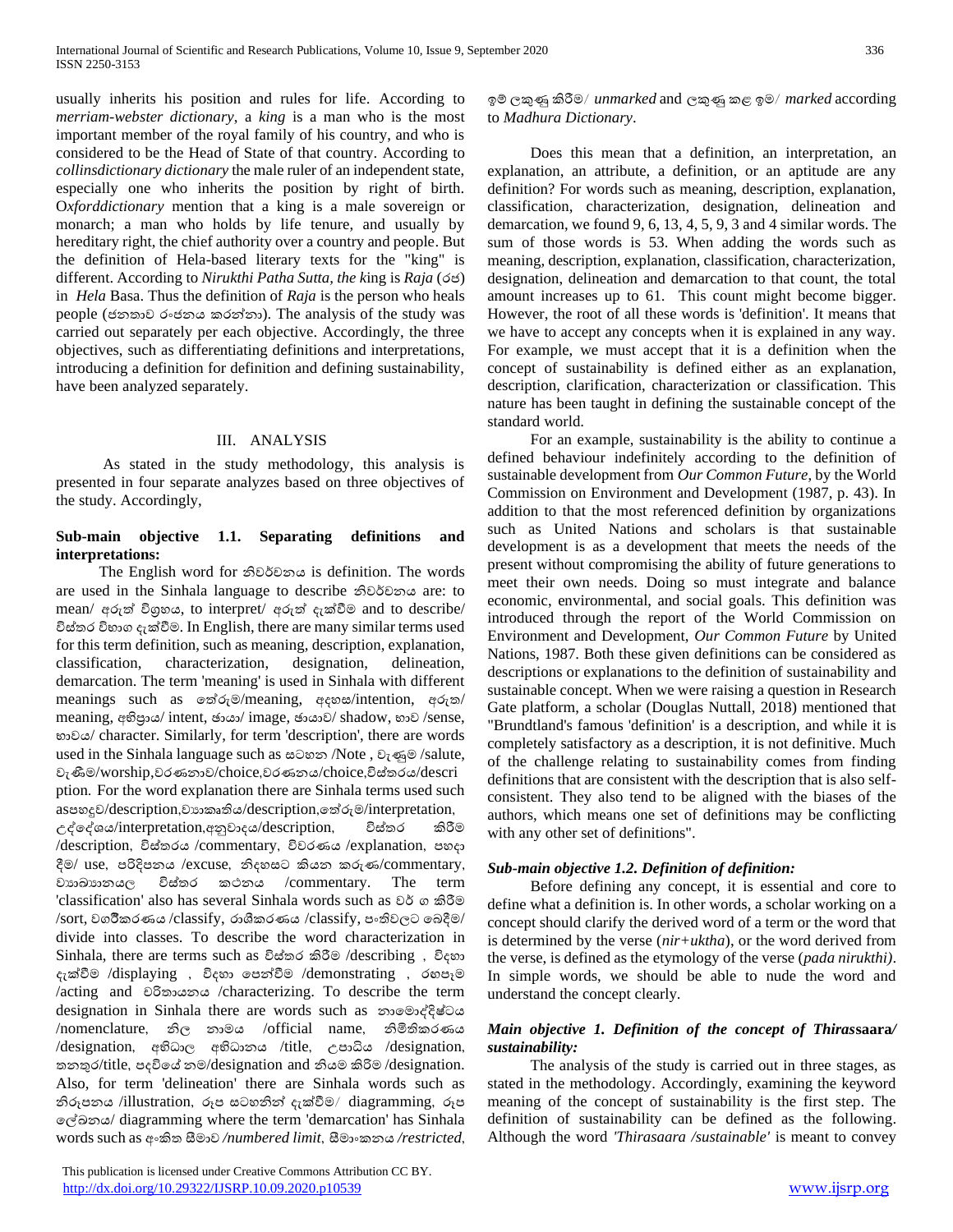one idea, it is composed of two words. Or it is made up of a combination of two terms. *Thira* one word. *Saara* is another word. There are different uses for word *thira* such as *pahan thira* (පහන් තිර)*, wahum thira* (වැහුම් තිර) and *kada thira* (කඩතිර)*.* Therefore, we should be wise to choose the most appropriate word that can be applied to the situation of meaning. Therefore, it is required to provide the meaning *isthira* (ස්ිර) to the word *thira. Hela Jana Wahara* (තහළ ජන වහර) or fork vocabulary come in handy in such circumstances. To choose the most appropriate word and meaning that matches to a word *hela jana wahara* are a useful source. When a problem was dragging for a long period without a solution, there was a forks' saying such as 'Isn't there an *isthira saara* solution for that? (තමයට ඉස්ිර සාර විසඳුමක්ව නැද්ද?). The word *isthira* also contains two words. *Is + Thira* (ඉස් + තිර)*.* Whe something is covered, and that cover has lifted the thing that was covered becomes visible. In other words, something to be visible that thing must be uncovered. The same thing happens when a *thira* is lifted or opened (*is*). Therefore, *is thira* is uncovered or opened. Thus, this is how we developed the meaning of *thira* step by step. *Thira*  (තිර) *>* Sthira (ස්තිර)> *Isthira* (ඉස්තිර)*> Is + Thira* (ඉස් + තිර)*.*  Now we have to study what happens when *a thira* is opened (*is)*. Once this process is studied, it is considered as the second of this analysis. In normal social practice, what happens after lifting a curtain is the visibility of an uncovered thing/ place. The nature of lifting or opening a cover/ curtain is openness. This means that something must be uncovered. An uncovered thing leads to openness. Otherwise, a thing will not shine when covered. When the Dhamma was opened, it is shined. This is a discipline preached by the Buddha: තථාගතප්පවෙදිතො ධම්මවිනයොල භික්ඛවෙල විවටො විරොවතිල තො පටිච්ඡන්තො- මහණනි, තථාගතයන් වහන්තස්විසින් තද්ශනා කරන ලද ධමවය හා විනය විවෘත වූතේ බබලයි. වැසුනේ තො බබලයි (අඬගුත්තර නිකාය) / "Bhikkus, the teaching and discipline declared by the Tathāgata shine when manifest and not when covered" (Anguththra Nikaya)<sup>17</sup>. Here we should not consider Dhamma as a religious concept. Dhamma must be considered as a thing that bears something (ධර් මය යන්න යමක් දරන ස්වභාවතයන් සැලකිය යුත්තා හ). Now we are considering the second word of *isthira + saara*. *Saara* is *saarathwaya/* standard. None can describe *saarathwaya/* සාරත්වය in a personal point of view. Once the personal bias emerges a *saara* thing for one person might become an *asaara* (unstandardized) thing to another person. The meaning of *saara* must be chosen without personal biases, and we must be considerate that the chosen meaning of *saara* is aligned with the word *isthira.* For an example, drug business/ war arms business has become a *saara* business in the current world. But these businesses are not *saara* businesses according to the perspective of society. Those businesses are harmful to society and rejected by the law. Therefore, those businesses are not *isthira*. Now we have a problem. In contrast to what, should we find the meaning of *saara?* 

For that it is required to find how the word *saara* was born. *Saara*  is derived from *swa+aara*. Once a gain there are two words enclosed in the word *saara (*සාර*)*. *Swa (*ස්ව*)+ Aara (*ආර*)*. There are many words in Sinhala that starts from *swa.* Direct English terms for ස්ව (self, auto and aut) can be found as well. For the word 'self' there are words such as සයං/ *sayan*, ස්වීය/ *sweeya*, සිය/ *siya*" ආත්ම/ *aathma*" ආත්මාථවය/ *aathmarthaya*" ආත්මය/*aathmaya*" තමා/ *thama*" ස්වයං/ *swayan*" ස්වකීය/ *swakeeya*" ඉතේ/ *ibe*" ස්වයංභූ/ *swayanbhuu*" තතම/ *thema*" තතතම්/ *thme*"

 This publication is licensed under Creative Commons Attribution CC BY. <http://dx.doi.org/10.29322/IJSRP.10.09.2020.p10539> [www.ijsrp.org](http://ijsrp.org/)

අස්මිතා/ *asmitha*" අස්මිතාව/ *asmithawa* used in Sinhala. In addition, there are terms used such as ස්ව ගස්වය (self-service), ස්ව ජන්මයි (Sui Generis), ස්ව පුාග්ධනය (Own Capital), ස්වායක්ත ^Independent&" ස්වායක්වතතාව ^Selfdependency&" ස්වායක්වත  $(Autonomous)$ , ස්වායක්ත ඉච්ඡාව (Well Free), ස්වාධීන (Selfgoverning, Free, Independent), ස්වාර් ථ(Once Own Benefit), ස්වභාවික (Natural, Unforced), ස්වාභාවික සම්පත් (Resources, Natural), ස්වාභාවික නියමය (Natural Law), ස්වසහසම්බන්ධය (Autocorrection), ස්වස්ථ (Whole), ස්වයං පෝෂිත(Self-sustaining), ස්වයංකීය කරණය (Autonomation), ස්වයංජාත (Autogenous), ස්වලේශ (Home, Native,), ස්වකීය (Own, Personal, Proper), ස්වරූපය ^Nature, Form&" ස්වතන්ර ^Liberal, Autonomous& and ස්වභාව (Nature) (Madhura Dictionary)<sup>19</sup> attached to the word *swa*. Then it is required to find how the word *aara* was born. It is appropriate to describe how the word *aara* is used in different places. There are eight words in English usage for *aara*. Those are race, track, brook, creek, effluent, lineage, river and are. There are number of meanings to race in Sinhala such as *pelapatha (*තපළපත*), Jaathiya (*ජාතිය*), aara (*ආර*), sera diya pahara (*සැර දිය පහර*), sanuhara (*සනුහර*), wanshaya (*වංශය*), wargaya (*වව ගය*), race diwima (*තවස් දිීම*), wina gamana (*වින ගමන*), wargayaa (*වව ගයා*), wegayen duwanawa (*තේගතයන් දුවනවා*)* and *wegayen kriya karanawa (*තේගතයන් ක්රියා කරනවා*)*. Also, there are number of meanings to tracke in Sinhala such as *aaraya (*ආරය*), peelipaara (*පීලිපාර*), maargaya (*මා ව ගය*), mankada (*මංකඩ*), dumriya maargaya (*දුම්රිය මා ව ගය*), ahara (*wyr*), adiya (*අඩිය*), adipaara (*අඩිපාර*), paasatahana (*පා සටහන*), magha (*මඟ*), pathaya (*පථය*)* and *pasupasa luhubandinawa (*පසුපස ලුහුබඳිනවා*)*. The word brook also has several Sinhala meanings such as *diyaththa (*දියත්ත*), diyappara (*දියපාර*), dola (*තදාළ*), ela (*ඇළ*), oya (*ඔය*), iwasanawa (*ඉවසනවා*)* and *idadenawa (*ඉඩතදනවා*).* For the word creek Sinhala words such as *kuda kalapuwa (*කුඩා කලපුව*), kuda ganga (*කුඩා ගඟ*),* for the word effluent Sinhala words such as *pitata gala yana (*පිටට ගලා යන*), apawahana (*අපවාහන*), ganga (*ගඟ*),* for the word lineage Sinhala words such as *pelanthiya (*තපලන්තිය*), wanshaya (*වංශය*), pelapatha (*තපළපත*), aara (*ආර*), anwaya (*අන්වය*), paramparaawa (*පරම්පරාව*), parapura (*පරපුර*)* and *pelanthiya (*තපළැන්තිය*)* were found. The word river is known in Sinhala as *gangaawa (*ගංගාව*), ganga (*ගඟ*), gala yana diya paara (*ගලා යන දිය පාර*), nadiya (*නදිය*), nee (*නී*), waahinee (*වාහිනී*)*  while 'are' is described through *aaraya (*ආරය*)* according to Madhura Dictionary<sup>20</sup>.

Describing base synonyms for *aara* can be continued further. How? By referring to the next level of synonyms that can be obtained for the first set of identified synonyms for *aara*. For an example a synonym for race in Sinhala was found as *wanshaya (*වංශය*).* When finding synonyms for *wanshaya* there were another set of words such as ancestry, birth, clan, contraternity, genealogy, house, line, lineage, parentage and seed. The word ancestry is described in Sinhala as *wanshaya (*වංශය*), pelanthiya (*තපළැන්තිය*), pelapatha (*තපළපත*), kula paramparaawa (*කුල පරම්පරාව*)* and *parapura (*පරපුර*)*. For the word 'birth' Sinhala words such as *sambhuthiya (*සම්භූතිය*), hata ganeema (*හට ගැනීම*), muularambhaya (*මූලාරම්භය*), themagula (*තතමඟුල*), aathmabhawaya (*ආත්මභාවය*), udbhawaya (*උද්භවය*), uthpaththiya (*උත්පත්තිය*), ipadeema (*ඉපදීම*), upatha (*උපත*), uppannaya (*උප්පැන්නය*), jaathika (*ජාතික*), janmaya (*ජන්මය*),*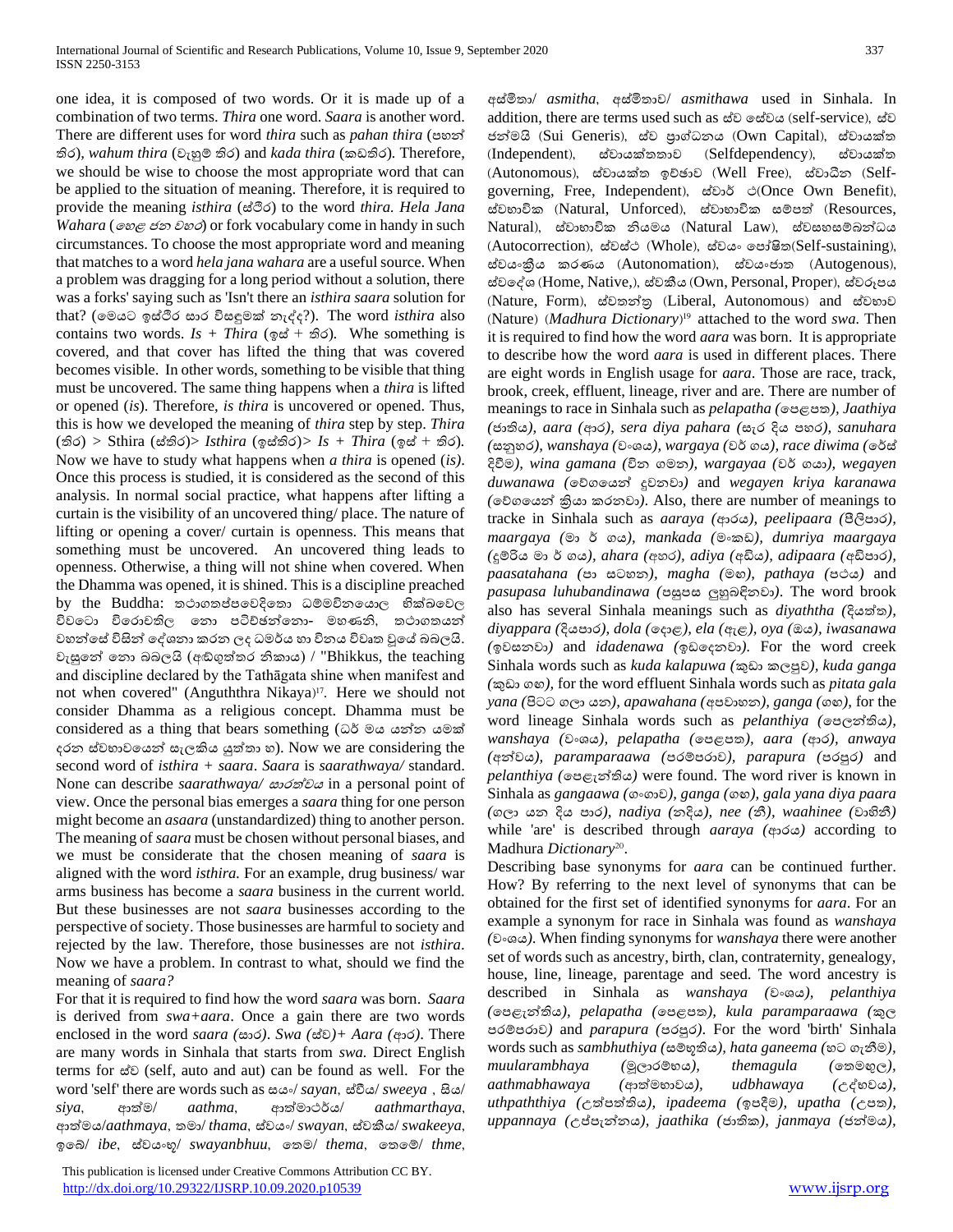## *jammmaya (*ජම්මය*), prabhawaya (*ප්රභවය*)* and *prasuuthiya*  (පුසූතිය) can be found (*Madhura Dictionary*)<sup>21</sup>.

There is another meaning for '*aara*'. Contemporary Lankas are known as ancient *hela* people. *Hela* people are *Aaryayans*. That can be confirmed in two ways. According to free dictionary, aarya people were a member of an Indo-Aryan-speaking, chiefly Buddhist people comprising the majority of the inhabitants of Sri Lanka. Secondly, Indo-Aryan language was considered as of the language of Sinhalese (The free dictionary). *CP Wijayaratna (1889)* also mentioned that "Hence publishing a compendium of "**Aryan Sinhalese** Names," the *Saarasavi Saňdaräsa* office urged its readers and through the wider public to adopt these and abandon foreign name to "continue untrammelled the Aryan-Sinhalese race." Further *CP Wijayaratna (1889)* says that the national costume of males was *aarya Sinhala anduma* and men wore a *sarama.* The national costume of females was *osariya* (CP Wijayaratna, 1889). "how female should conduct themselves' were quite clear in that respect; 'A proper blouse should cover the breast, stomach and back completely. A cloth ten *riyans* long should be worn as the **osariya** or sari. *Ananda Guruge (1963).* This statement suggests that *Osariya* is a moral dress. The *osariya* was the 'moral dress' of ladies. That was the authentic, unspoiled and 'pure' dress of the Sinhalese, and this despite its appearance in Sri Lanka during the Nayakkar period. Authenticity was *Kandian*.' Nira Wickramasinghe *(2006).* When seeking pada nirukthi of this *osariya* (*us + ariya*) it has *ariya/ aarya* quality. As this word derived from *us + ariya,* this word suggests that *osariya* is a symbol of mastering aarya qualities. "Ladies wear an Osariya with lifted *ariya* qualities. These *Hela Aaryayans* found several social interaction methods to represent their *aarya values*. i.e. "Ārya Subōdha Nātya Sabhā" of John de Silva founded in 1903; the essence of verses Ariya vata (The Āryan Ethics) purporting to "train the Sinhalese children in Aryan ways and customs" (*Silumina, September 1908);* the bilingual (Sinhalese and English) periodical Āryayā founded in 1909; and the weekly newspaper Ᾱrya Sinhala Vanśaya (1912) published in Gall. (*Pannasekara*  1968:191, 294 cited KNO Dharmadasa (1992). Even the culture of these people represents the word *ariya.* For an example there is a saying among Sinhalese as "aare guna naare/ ආරේ ගුණ නෑරේ"

^Theekshana Anuradha (2018). When considering this word *ariya*, *riya* in Sinhala is an object that used to travel. We do our *sansaara*  traveling using a *riya*. To prevent travelling back and forth in our *sansaara* we have to stop this *riya*. Therefore we must engage in *ariyapariyesana/* අරිය ප ව තේක්ෂණ (Ariyapariyesana Sutta: 2013). Lord Buddha was a person who completed his ariyapariyesana. Therefore people consider that the key personality of *Aaryans is*  Buddha28. It is evident through the foreward of *piruvaana poth wahanse/* පිරුවානා තපාත් වහන්තස් and *jeewhaaharanaya/* ජිේහාහරණය. If so, there is another circumstance occurred. That is 'it is not relevant to consider the term, *aara* in a simple way'. To find one's *aara*, a person should travel back to one's race/ *wanshaya*.

To identify what *swa (*ස්ව*)* is, that concept must be matched with the prevailing nature/ *dharmathawa*. Once again dharmathawa (ධව මතාව) is the way of bearing something. Not by the standard but by the nature, if something is borne that is known as *dharmathawa*. The foundation of *dharmathawa* is the nature (ස්වභාව ධව මය). *Swa + Bhaawa* (ස්ව + භාව) must be understood here. *Swa* can be described as *swakeeya/* ස්වකීය*, swayanbhuu/*  ස්වයංභූ according to *Madhura Dictionary*<sup>32</sup> . *Bhaawa* is the *saara*  or the standard. In other words this can be described as *swasaaraya (*ස්වසාරය*), swathathwaya (*ස්වතත්ත්වය*), swa bawa (*ස්ව බව*), swakeeya saaraya (*ස්වකීය සාරය*), swakeeya thathwaya (*ස්වකීය තත්ත්වය*), swakeeya bawa (*ස්වකීය බව*), swayanbhuu saaraya (*ස්වයංභූ සාරය*), wayanbhuu thathwaya (*ස්යංභූ තත්ත්වය*)*  and *swayanbhuu bawa (*ස්වයංභූ බව*).* Hence, should there be any *swayanbhuu* standard borne by anywhere that is considered as nature / *swabhawa dharma (*ස්වභාව ධව මය*).* In other words, source of creating *swa bawa, swakeeya bawa* or *swayanbhuu bawa* is the nature/ *swabhawa dharma*. As a whole, given description for the concept of *thira saara* based on *pada nirukthi*  method is presented through a figure (figure 1). Based on all these explanations, it is fair and rationalistic to consider that *thira saara*  is the way of uncovering *swayanbhuu ariya* qualities. However, it must be noted that this given definition would only be understood once a person could have an analytical and comprehensive understanding of two concepts, such as *swaynbhuu* qualities and *ariya* qualities.

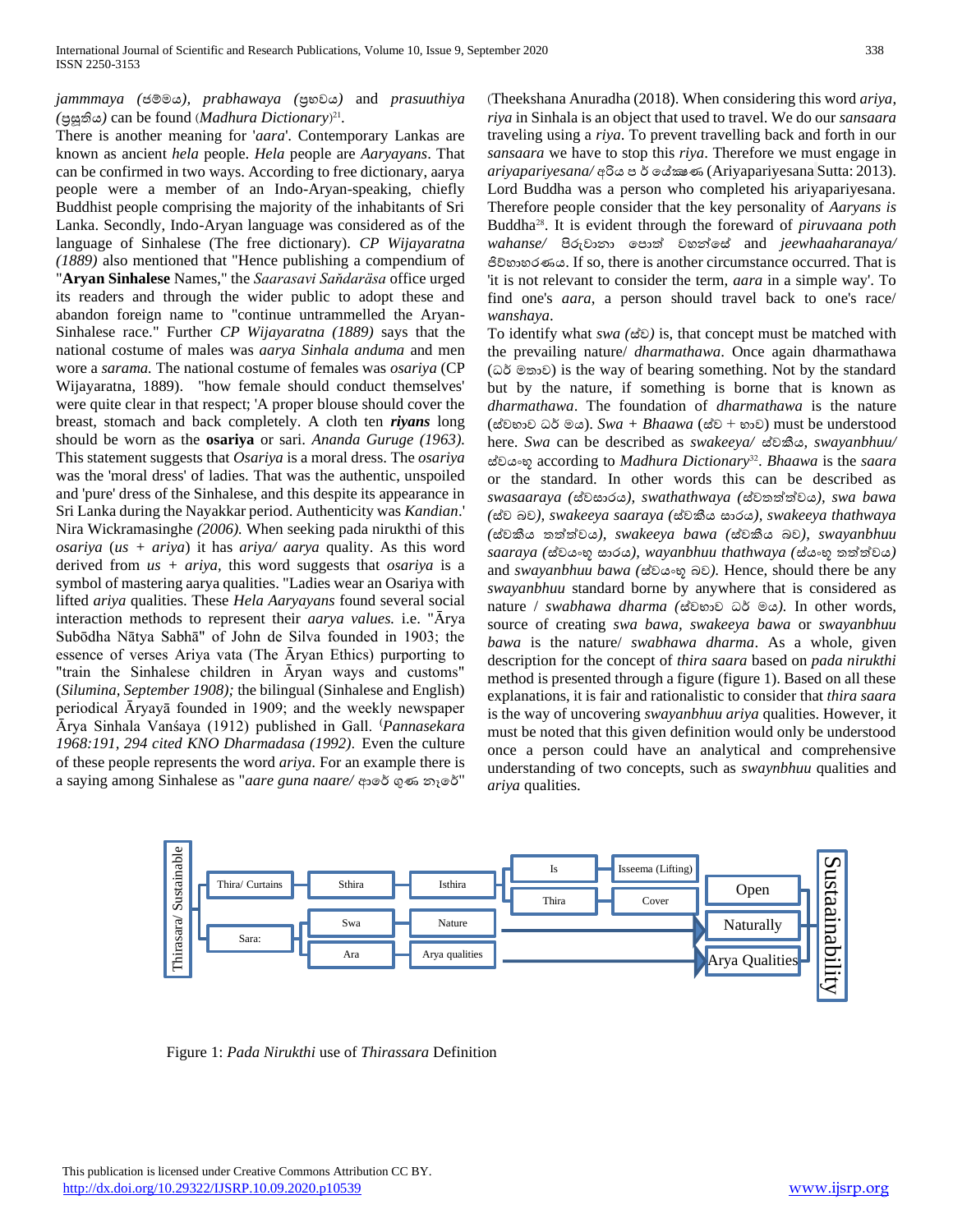#### IV. CONCLUSION

 This study was carried out to suggest a definition for the concept of *thirasaara*. To develop an appropriate background to achieve that objective; additional objectives were set, such as distinguishing the difference between definition and interpretation and suggesting a definition for definition. A source of Sri Lankan historical wisdom, which is known as *pada nirukthi* method was administrated to achieve the objectives mentioned above. It is more appropriate to consider current definitions that can be found in the literature for sustainability and sustainable development as interpretations rather than definitions. Should we consider those interpretations as definitions, the real meaning of *thira saara*  would be depleted. Next, there was a successful effort in identifying the definition of definition. It is accurate to consider

the idea exactly generated or derived from a word (*nir + uktha*) is the definition of the definition. In other words, to find the most accurate definition of a word, a person should look into the *nirukthi* of a word. Finally, following the *nirukthi* method, a definition for the concept of *thira saara* was obtained. This definition has become unique as it was not an externally given interpretation. We used *pada nirukthi* method, and the definition was derived exactly within the *thira saara* word. Hence, we could prevent this definition for *thira saara* moving from another dimension of interpretation. Therefore, *thira saara* is the way of uncovering *swayanbhuu ariya* qualities.

 The use of this definition must be aligned with the thing/ things' nature of where a person is going to apply the concept of *thira saara*. A 'thing' can be referred to any subject or object such as a society, country, building and park. For an example, suggested definition can be used as follows within a common framework.

| යම්                                                                                    | තුළින්     | අරිය  | ඉස්මතු වේ | නම් එම ජාතිය තිරසාර වේ. |
|----------------------------------------------------------------------------------------|------------|-------|-----------|-------------------------|
| ජාතියක්                                                                                |            | ගුණ   |           |                         |
| Should there are ariya qualities emphasized through a thing, that thing is thirasaara. |            |       |           |                         |
|                                                                                        | ස්වයංහ     | අරිය  | තිරාවරණය  |                         |
|                                                                                        | swayanbhuu | ariya | uncover   |                         |
|                                                                                        | ස්ව        | ආර    | ස්ථිර     |                         |
|                                                                                        |            |       | (ඉස්තිර)  |                         |
|                                                                                        | swa        | aara  | sthira    |                         |
|                                                                                        |            |       | (isthira) |                         |
|                                                                                        | සා         | ර     | තිර       | = තිරසාර                |
|                                                                                        | saa        | ra    | thira     | =thirasaara             |

 As such should there are *ariya* qualities emphasized within a park, that park is a *thirasaara* (sustainable) one. Should there are *ariya* qualities emphasized within a society, that society is a *thirasaara* (sustainable) society. Should there are *ariya* qualities emphasized within an organization, that organization is a *thirasaara* (sustainable) one. Should there are *ariya* qualities emphasized in a project, that thing is a *thirasaara* (sustainable) project. Accordingly, this study has fulfilled its objectives. Conclusion of this study has opened up new ways to another set of studies such as 1—analysis of definitions and interpretations through a new dimension, 2. Evaluate the definition of definition; 3. Evaluate the definition provided to *thirasaara* concept and carrying on further analysis using different approaches, 4, defining *Sawaynbhuu* and *Ariya* qualities and identifying elements of those concepts, 5 and carrying on further studies along with this novel method across diverse ranges of disciplines.

#### **REFERENCES**

- [1] Anguththra Nikaya, Thika Nipata Bharanddu Vagga, 9 Sutta
- [2] <https://www.merriam-webster.com/dictionary/tank> (Accessed 15 July 2018)
- [3] <https://www.vocabulary.com/dictionary/tank> (Accessed 15 July 2018)
- [4] <https://www.collinsdictionary.com/dictionary/english/storage-tank> (Accessed 15 July 2018)

 This publication is licensed under Creative Commons Attribution CC BY. <http://dx.doi.org/10.29322/IJSRP.10.09.2020.p10539> [www.ijsrp.org](http://ijsrp.org/)

- [5] The vision, Irrigation Department, Sri Lanka, home page, ministry of irrigation and water resources and disaster management. [Online] Available from[: http://irrigationmin.gov.lk/irrigation-department/](http://irrigationmin.gov.lk/irrigation-department/) (Accessed 09 August 2018)
- [6] Madhura English-*Sinhala* Dictionary
- [7] IPCC Fifth Assessment Report, [Summary for Policymakers](https://www.ipcc.ch/pdf/assessment-report/ar5/syr/AR5_SYR_FINAL_SPM.pdf) [online] Available from:
- [8] <https://climate.nasa.gov/evidence/> (Accessed 04 August 2018)
- [9] Global Peace Index 2018; Vision of Humanity [online] Available from: [http://visionofhumanity.org/press-release/global-peace-index-released](http://visionofhumanity.org/press-release/global-peace-index-released-today/)[today/](http://visionofhumanity.org/press-release/global-peace-index-released-today/) (Accessed 04 August 2018)
- [10] AO. 2017. The future of food and agriculture trends and challenges. Rome, Food and Agriculture Organization of the United Nations, Rome, 2017 [online] Available from:<http://www.fao.org/3/a-i6583e.pdf> (Accessed 20 July 2018)
- [11] Global Trends Main Report, Office *of the* Director *of* [National Intelligence,](https://www.odni.gov/index.php) [online] Available from: [https://www.dni.gov/index.php/global-trends/near](https://www.dni.gov/index.php/global-trends/near-future)[future](https://www.dni.gov/index.php/global-trends/near-future) (Accessed 0625 July 2018)
- [12] United Nations Report (2015) Sustainable Development Goals: 17 Goals to Transform Our World. [online] Available from: https://www.un.org/sustainabledevelopment/page/2/ (Accessed 02 August 2018)
- [13] O'Riordan, T. (1988). The Politics of Sustainability. In: Turner, R. K. (ed.) Sustainable Environmental Management: Principles and Practice. London, Belhaven Press, pp. 29–50.
- [14] Jacobs, M. (1991) The Green Economy. London, Pluto.